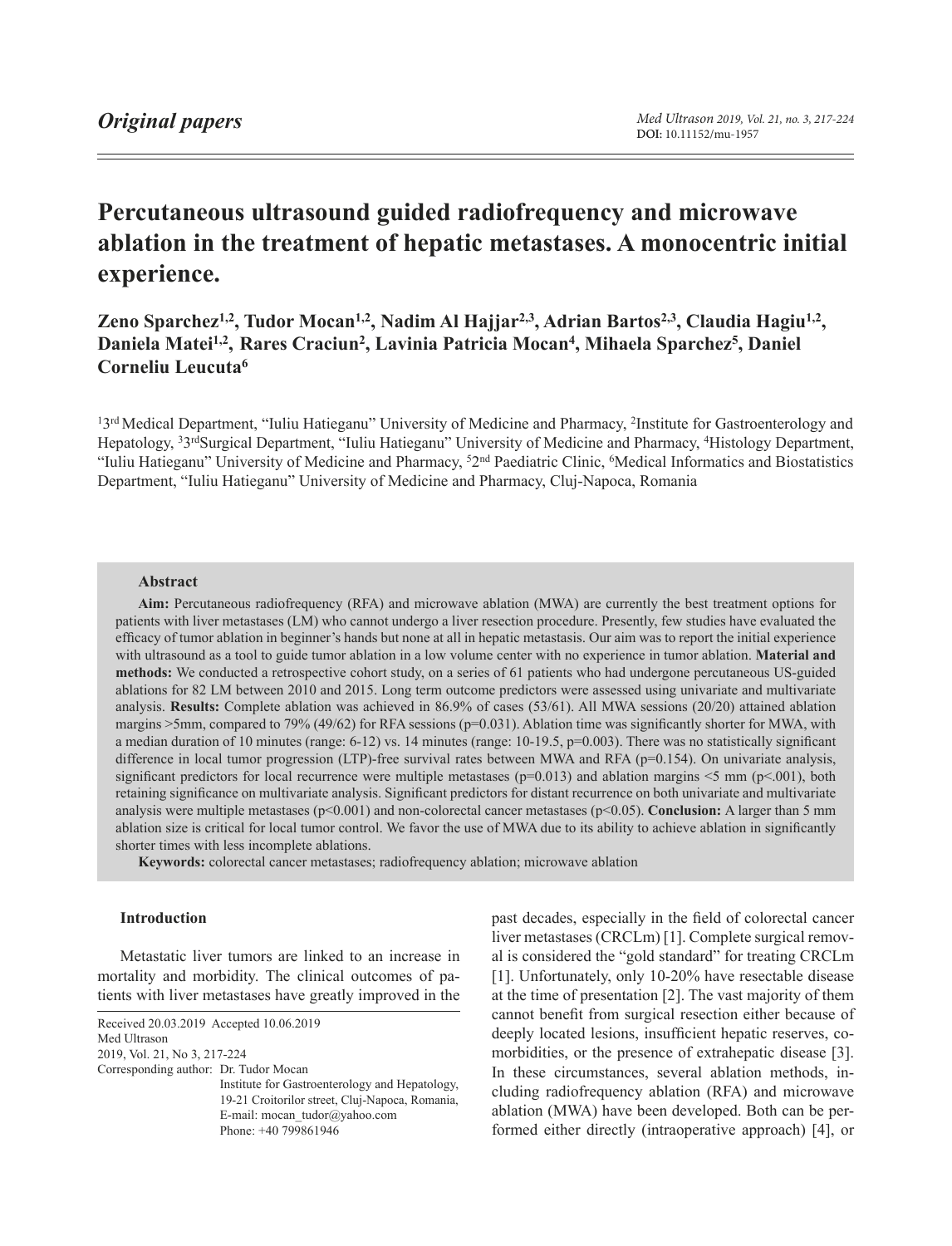via percutaneous approach (using computer tomography or ultrasound guidance) [5]. The main advantages of MWA and RFA as opposed to surgical resection reside in their minimally invasive character, repeatability, and a more safety profile [6]. A large number of studies evaluated the outcomes of RFA in both primary and secondary liver tumors [7,8]. In patients with unresectable CRCLm, RFA proved to be more effective than chemotherapy alone, with a 5-year survival range between 12 and 48% [8]. Being simple and safe, RFA has been proposed as an alternative to hepatic resection for small liver metastasis [5]. Only a small number of studies have evaluated the role of MWA in CRCLm with a 4-year overall survival of 35.2% [9]. There are several theoretical advantages of MWA compared to RFA: shorter ablation times, larger ablation areas, no heat sink effect and no need for grounding pads, but most of these benefits have yet to be consistently proven in human studies [10]. In clinical practice, when comparing RFA and MWA in CRCLm, conflicting results have been reported. One study, using an intraoperative approach found a better local tumor progression (LTP)-free survival for MWA as opposed to RFA [4]. Controversially, a more recent study [5] using CT guidance found no differences in terms of LTP-free survival between those two methods. Additionally, more and more data showed the high efficacy of MWA and RFA in non-CRCLm [11–15]. Only a minority of studies has used conventional ultrasound (provided by medium or low quality US systems) as a guiding tool for tumor ablation in hepatic metastases and the majority of them were conducted in tertiary high volume centers with a vast experience in tumor ablation at the beginning of the studies.

The purpose of this retrospective study was to report the initial experience with US as a tool to guide metastasis ablation in a center with less experience in tumor ablation. Besides investigating the local efficacy, we focused to identify prognostic parameters of LFP-free survival and distant recurrence in patients with hepatic metastases treated with MWA and RFA and also to analyze the complications rate.

# **Materials and methods**

We conducted a retrospective cohort study, on a consecutive series of patients with hepatic metastases in a single tertiary hospital. Patients were not required to give informed consent to the study because the analysis used anonymous clinical data that were obtained after each patient agreed to treatment by written consent. The study was approved by our Institutional Review Board.

The criteria of patient selection in the present study were the following: tumor detectable by US, single metastases <5 cm in maximum diameter or multi-nodular (up to three in number)  $\leq$ 3 cm in maximum diameter each, tumors accessible via percutaneous approach at US, prothrombin time ratio >50%, and a platelet count >70.000 cells/mm3. Closed proximity to the colon, gallbladder or hepatic hilum ware considered contraindications for ablation.

Between January 2010 and December 2015, 78 consecutive patients with hepatic metastases were referred to our institution for percutaneous ablation therapy (PAT). Five patients were excluded because they were treated either by intraoperative MWA (n=2) or intraoperative RFA (n=3). Among the remaining 73 patients, another set of 12 patients treated with RFA was excluded due to incomplete data (n=8) or a follow-up shorter than 3 months (n=4). All patients were considered to be clear of hepatic metastases at the initial curative-intent surgery with R0 resection, but subsequently become symptomatic on follow-up and were diagnosed with hepatic metastases on radiological images. A multimodal approach, including surgery, systemic chemotherapy and/or radiotherapy depending on tumor type, was used at the time of primary tumor diagnosis. The reasons for not performing surgical resection of the metastases were: previous hepatectomy  $(n=7)$ , extrahepatic disease  $(n=4)$ , comorbidities  $(n=22)$ , patient choice (n=17), disease being deemed technically unresectable (n=5), and the presence of a solitary deep tumor requiring major resection (n=6). Prior to treatment, all patients underwent imaging studies including US, contrast enhanced computed tomography (CECT) and/or magnetic resonance imaging (MRI), physical examination, and laboratory tests.

# *RFA and MWA procedures*

All procedures were performed percutaneously in the surgical room under local anesthesia and intravenous sedation using US guidance (Aloka Prosound SSD 3500SX system with a 3.5 MHz transducer) by one operator with no experience in tumor ablation at the beginning of the inclusion period but with more than 10 years experience in interventional ultrasound. For RFA treatment a 200 W generator (model 1500X; Rita Medical Systems, AngioDynamics) coupled to an expandable array with nine electrode tines was used. Two grounding pads were attached to the patient`s legs. The electrode was inserted into the lesion and deployed to a step between 2 and 5 cm depending on tumor size and proximity with surrounding structures. When reaching the target temperature  $(105\textsuperscript{0}C)$ , the needle tip was continuously perused with sodium chloride by an internal channel inside the needle throughout the ablation to keep the temperature of the tip low, thus preventing charring around. At the end of the procedure, the generator was reactivated and the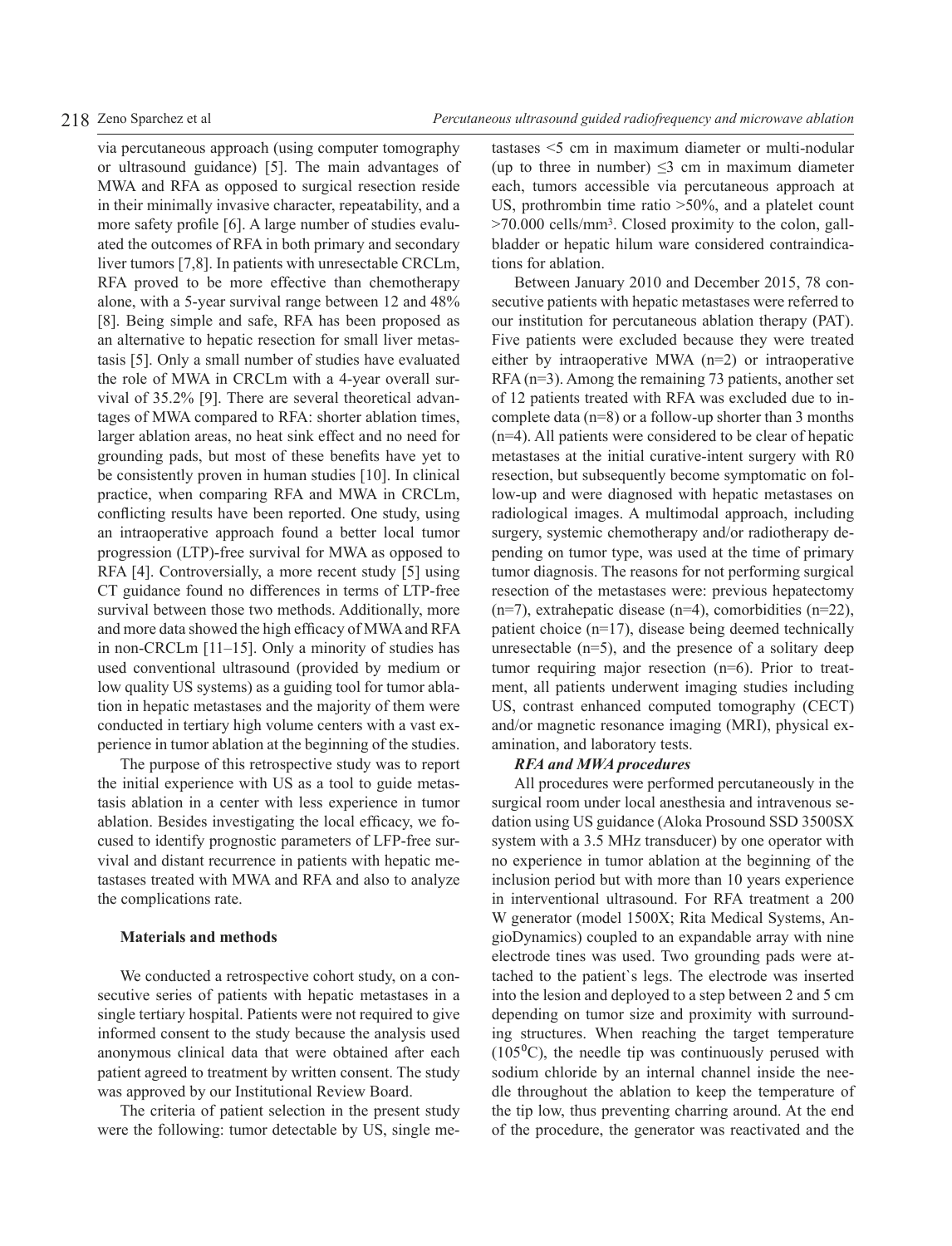needle track was ablated. The microwave ablation was performed with the Avecure MWG 881 (MedWaves, Inc. San Diego, CA). The system consists of a microwave generator, a flexible low-loss coaxial cable and an antenna. The output power was set at 32 W and an 14G antenna was used. The frequency is automatically controlled with real-time temperature and reverse-power feedback during ablation to optimize ablation safety, efficiency, energy transfer, and predictability. During ablation, a hyperechoic area was observed at US around the electrode tip; this area increased progressively to cover all of the lesions. Each ablation cycle lasted between 3 and 12 minutes depending on tumor size and number. In the case of the subcapsular tumor, we avoided direct perpendicular puncture and in case of large tumors, multiple overlapping ablations were performed. Both MWA and RFA were performed using the free hand technique. We tried to use MWA in perivascular locations, in lesions close to other structures (gallbladder, biliary ducts, gastric or colonic wall) where the 1 or more hooks of the RF umbrella could produce a thermal injury or in subcapsular locations. In the rest of the lesions the system (RF or MW) was chosen based on the availability of the system at that particular moment. The time of each procedure was recorded (starting at the moment when the tumor temperature reached its target until the end of the treatment). After the treatment, patients were rescanned 60 minutes later to detect any bleeding in the liver or the peritoneal cavity. Rescans were performed by the same operator.

# *Definitions*

*Complete ablation* was defined as an ablation defect completely covering the target tumor with no evidence of residual disease on contrast enhanced ultrasound (CEUS) performed 4 weeks after the procedure. All CEUS examinations were performed by the same operator that performed the ablations. In cases of partial ablation an additional session was considered. Dynamic CT scans with section thickness of 5 mm were performed 3 months after treatment in all patients. Subsequently all patients underwent CECT every 3 months. MRI was obtained for further evaluation of questionable findings. *Local tumor progression* was defined as a hypodense lesions or peripheral/nodular enhancement less than 1 cm from the edge of the ablation zone on CECT. *Distant recurrences* were defined as the emergence of one or several tumor(s) not adjacent to the ablation zone. The observation period for tumor recurrence was defined as the interval between the first RFA and either the detection of tumor recurrence, death, or the last visit before December 31, 2017, whichever came first. Whatever the type of recurrence, additional ablation was considered according to the same

criteria as those used at the time of the initial treatment. In cases of incomplete ablation, the local tumor progression was calculated from the second ablation session. Patients with multifocal liver and/or extrahepatic progression were referred for systemic chemotherapy. The ablations margins were measured using the first pre- and post-ablation CEUS. Using CEUS all lesions and all ablation defects were measured in two axes before and one month after treatment. The size of the tumors was compared with the size of the ablation defect. Margin size was classified as: <5 mm (if the ablation defect in all axes was less than 5 mm larger compared to initial tumor size) and >5 mm (if the ablation defect in all axes was more than 5 mm larger compared to initial tumor size). These assessments were done by the same operator that performed the initial CEUS, treatment and one month rescans.

# *Complications*

Complications were classified as minor (requiring no therapy) and major (requiring therapy and hospitalization) according to Society of Interventional Radiology guidelines [16,17].

# *Statistical analysis*

The proportion of baseline factors and complications rates were compared using the chi-squared or Fischer exact test. The non-parametric Mann-Whitney U test was used to compare the total ablation time between RFA and MWA groups. Overall survival was defined as the interval between treatment initiation and death. Survival curves were generated by the Kaplan-Meier method and compared with the log-rank test. We defined a session and a treatment according to the working party report on image guided tumor ablation [16]. The prognostic relevance of baseline characteristics was analyzed by univariate and multivariate Cox proportional hazards regression models. All variables taken into account into the univariate analysis were assessed in multivariate analysis. For all regressions, we checked the proportional hazard assumption, and for multivariate analyses we checked the presence of multicollinearity. The results of the Cox analysis were presented as a hazard ratio with corresponding 95% confidence interval (CI), with p values based on the Wald statistic. All significance tests were two-tailed, and tests with a p value  $\leq 0.05$  were considered statistically significant. The analyses were performed in R version 3.2.3 software.

# **Results**

The baseline characteristics are reported in table I. In total, 61 patients with 82 lesions (median size: 24.88 mm, range 8-44 mm) were treated with PAT: 40 patients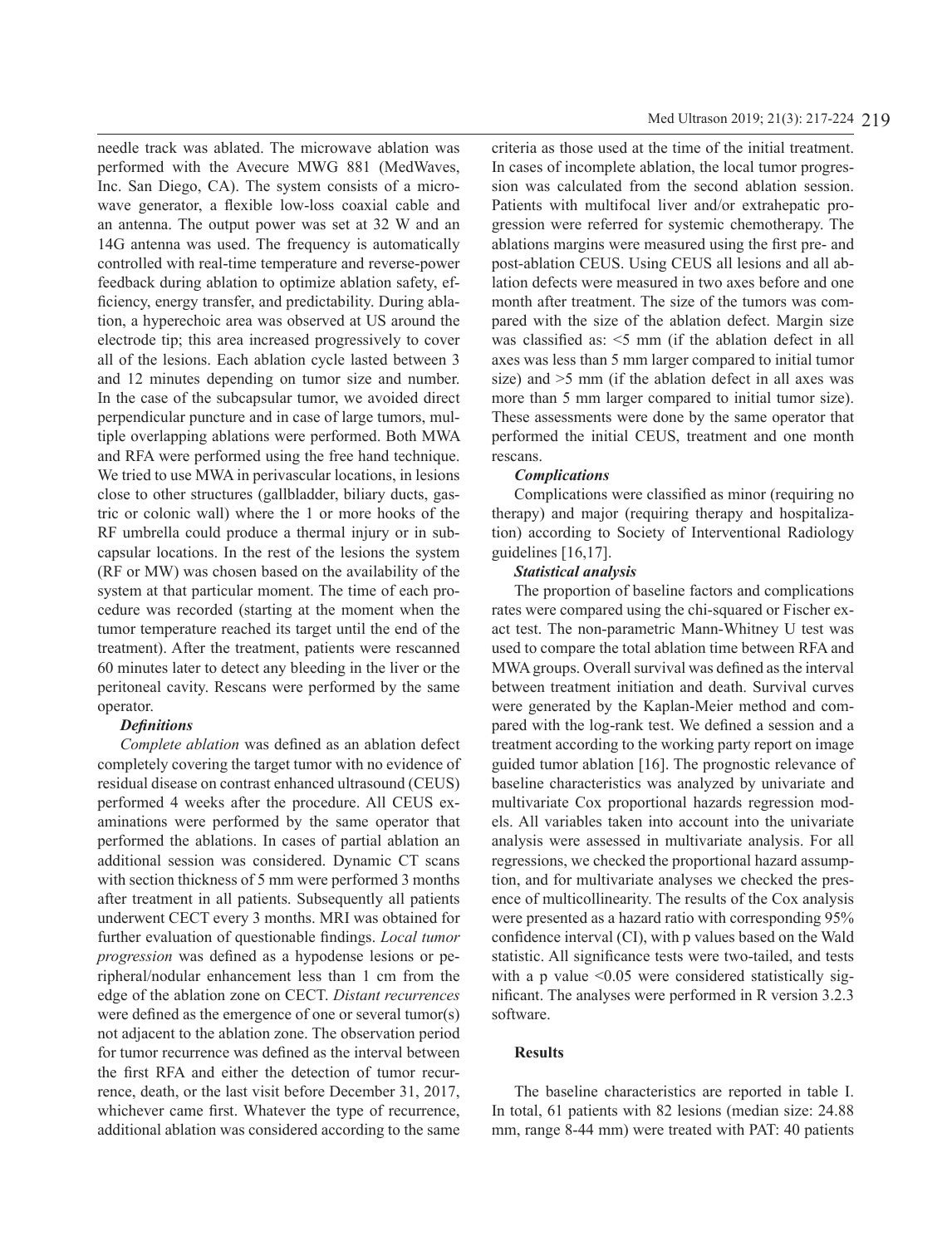had CRCLm and 31 had non-CRCLm. In all, 45 patients (73.7%) had single tumors, and 16 (26.3%) had multiple tumors. When comparing RFA and MWA (Table II) there were no statistically significant differences regarding age, sex, tumor number, tumor size, primary tumor site, number of ablation sessions, median follow-up, complete ablation rate, local recurrence, or distant recurrence. The total ablation time per tumor was, however, significantly shorter in the MWA group ( $p=0.003$ ) with a median of 10 minutes (range: 6-12) versus 14 minutes (range 10-19.5) for RFA. MWA treatment successfully achieved an ablation margin larger than 5 mm in all tumors compared to RFA treatment where only 49 out of 62 (79%) nodules had an ablation margin  $>5$  mm (p = 0.031).

# *Local recurrence and overall survival*

Overall LTP-free survival at 6, 12, 18, and 24 months was 91%, 79%, 75% and 67%, respectively. The LTPfree survival rates were lower for RFA versus MWA at 12, 24 and 36 months (73% versus 93%, 60% versus 85%, and 53% versus 68%, respectively) however the difference was not statistically significant (p=0.154). Furthermore, no difference was found between CRCLm and non-CRCLm with a LTP-free survival at 12 months of 83% versus 72% (p=0.964).

Overall survival was not influenced by the treatment type. The 12- and 24-months' overall survival was 81% versus 73% and 67% versus 61%, respectively between MWA and RFA. Overall survival was instead affected by the type of primary tumor. The 12, 24, and 36 months' overall survival rates were 81% versus 63%, 73% versus 45% and 63% versus 31% respectively in CRCLm versus non-CRCLm (p=0.025).

## *Univariate and multivariate analysis*

On univariate analysis, predictors of shorter LTP-free survival were an ablation margin of 5 mm or smaller and more than one tumor (fig 1, Table III). On multivariate analysis, both ablation margin of 5 mm or smaller  $(p=0.002)$  and tumor number  $(p=0.049)$  were independent predictors. The LTP rate for tumors with a margin of 5 mm or smaller and larger than 5 mm were 76.9%  $(n=10/13)$  and 18.8%  $(n=13/69)$ . The LTP rates for multiple (more than one tumor) versus single tumors were 62.5% (n=10/16) and 21.31% (n=13/61).

On univariate analysis, predictors of distant recurrence free survival were non-colorectal cancer liver metastases and tumor number. On multivariate analysis, both the presence on non-CRCLm (p=0.001) and tumor number greater than one  $(p<0.001)$  were independent predictors (Table IV).

### *Complications*

The complications of both RFA and MWA and the treatment of each complication is depicted in table V.

| Table I. Overall baseline characteristics |                   |  |  |  |  |
|-------------------------------------------|-------------------|--|--|--|--|
| Age (years)                               | $60.72 \pm 10.13$ |  |  |  |  |
| Gender (female)                           | 29/61 (47.54)     |  |  |  |  |
| Primary tumor                             |                   |  |  |  |  |
| colorectal cancer                         | 40/61 (65.57)     |  |  |  |  |
| breast                                    | 8/61(13.11)       |  |  |  |  |
| pancreas                                  | 4/61(6.56)        |  |  |  |  |
| stomach                                   | 4/61(6.56)        |  |  |  |  |
| ampuloma                                  | 1/61(1.64)        |  |  |  |  |
| gall bladder                              | 1/61(1.64)        |  |  |  |  |
| lung                                      | 1/61(1.64)        |  |  |  |  |
| melanoma                                  | 1/61(1.64)        |  |  |  |  |
| ovary                                     | 1/61(1.64)        |  |  |  |  |
| Tumor number                              |                   |  |  |  |  |
| 1                                         | 45/61 (73.77)     |  |  |  |  |
| 2                                         | $11/61$ (18.03)   |  |  |  |  |
| 3                                         | 5/61(8.2)         |  |  |  |  |
| Tumor size (mm)                           | $25(8-44)$        |  |  |  |  |
| Tumor necrosis (mm)                       | $38(16-61)$       |  |  |  |  |
| Prior liver resection (yes/no)            | 7/61(11.48)       |  |  |  |  |
| Treatment of recurrences                  |                   |  |  |  |  |
| systemic chemotherapy                     | 6/28(21.43)       |  |  |  |  |
| <b>MWA</b>                                | 9/28(32.14)       |  |  |  |  |
| <b>RFA</b>                                | 12/28 (42.86)     |  |  |  |  |
| surgery                                   | 1/28(3.57)        |  |  |  |  |

The results are expressed as mean±SD or number of patients/total number  $\frac{6}{6}$ , mm = millimeters, MWA = Microwave ablation, RFA = radio-frequency ablation



**Fig 1.** Local tumor progression-free-survival according to the ablation margin.

There was no difference in complication rates between groups  $(p=0.46)$ .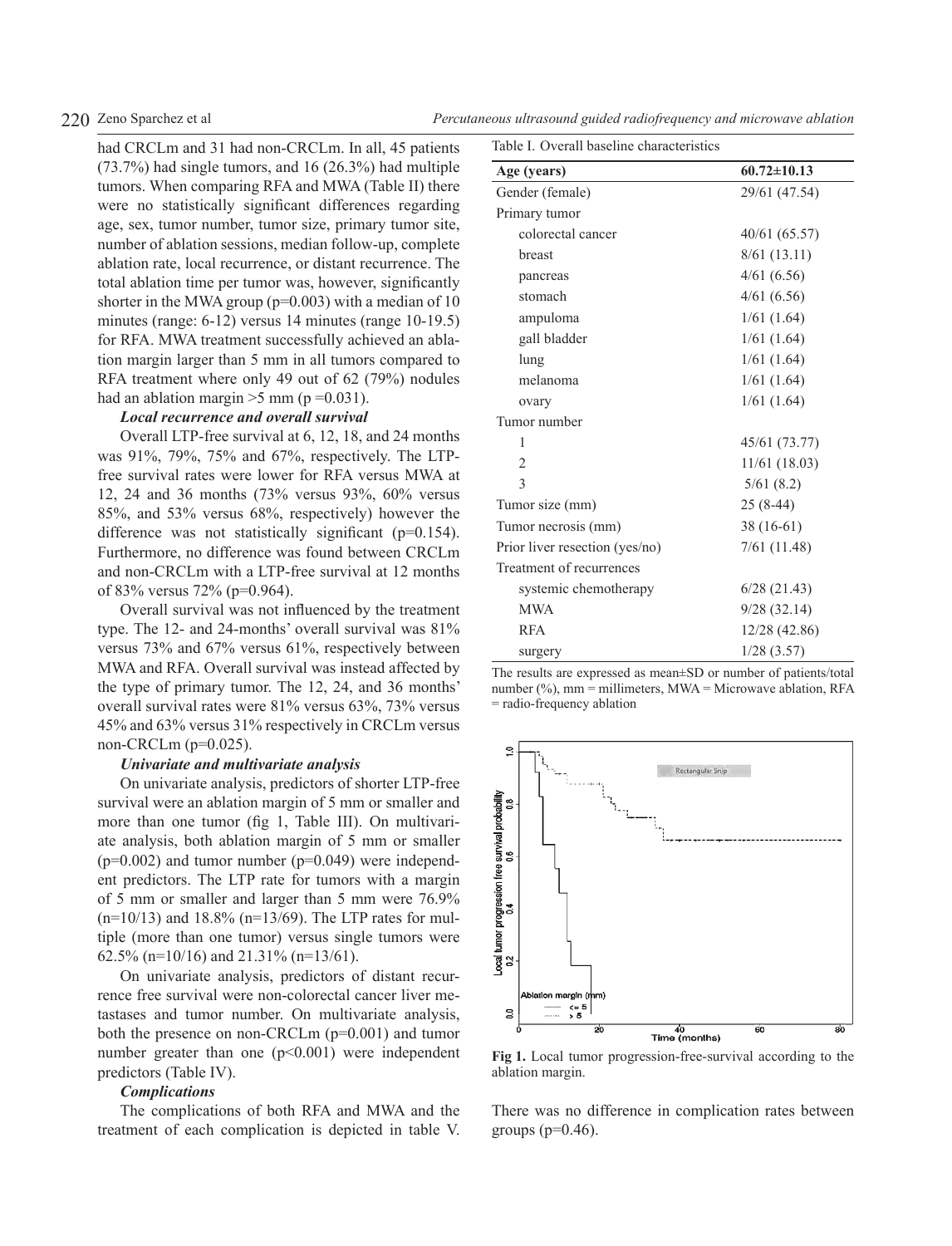### **Discussions**

The present study describes our clinical experience with percutaneous ultrasound guided MWA and RFA in the treatment of liver metastases. In total, 127 ablation sessions have been performed in 82 lesions. Complete ablation rate, regardless of the method used was 86.9%.

|  |  |  |  |  |  | Table II. Comparison of baseline patient/tumor characteristics |
|--|--|--|--|--|--|----------------------------------------------------------------|
|--|--|--|--|--|--|----------------------------------------------------------------|

| Characteristic                   | <b>MWA</b> group  | <b>RFA</b> group | p value |
|----------------------------------|-------------------|------------------|---------|
| Number of tumors                 | 20                | 62               |         |
| Age (years)                      | $62.12 \pm 10.73$ | $60.18 \pm 9.96$ | 0.508   |
| Gender (Female)                  | 8(47.06)          | 21(47.73)        | 0.963   |
| Tumor type                       |                   |                  |         |
| ampuloma                         | 0(0)              | 1(2.27)          |         |
| breast                           | 3(17.65)          | 5(11.36)         |         |
| colorectal cancer                | 11(64.71)         | 29 (65.91)       |         |
| gall bladder                     | 1(5.88)           | 0(0)             | 0.466   |
| lung                             | 1(5.88)           | 0(0)             |         |
| melanoma                         | $\mathbf{0}$      | 1(2.27)          |         |
| ovary                            | $\theta$          | 1(2.27)          |         |
| pancreas                         | $\theta$          | 4(9.09)          |         |
| stomach                          | 1(5.88)           | 3(6.82)          |         |
| Tumor size (mm)                  | $25.5(15-33)$     | $25(16.5-30)$    | 0.996   |
| Tumor number $(>1)$              | 2(11.76)          | 14 (31.82)       | 0.193   |
| Ablation sessions                |                   |                  |         |
| 1                                | 9(45)             | 34 (54.84)       | 0.612   |
| $\overline{2}$                   | 10(50)            | 23(37.1)         |         |
| $\mathcal{E}$                    | 1(5)              | 5(8.06)          |         |
| Intervention time<br>(minutes)   | $10(6 - 12)$      | $10(10 - 19.5)$  | 0.003   |
| Ablation margin<br>$(\leq 5$ mm) | $\theta$          | 13 (20.97)       | $0.03*$ |
| Prior liver resection            | $\theta$          | 7(15.91)         | 0.175   |

The results are expressed as mean±SD, number (%) or median  $(IOR)$ , MWA = microwave ablation, RFA = radiofrequency ablation,  $SD =$  standard deviation,  $IQR =$  interquartile range, p values <0.05 were considered statistically significant

In the MWA group the complete ablation rate was significantly higher (100% vs. 71.35%, p=0.008). Compared to other published studies [5,18] we had a slightly lower therapeutic effectiveness. These differences might be explained by differences in terminology and followup protocols. First, we did not consider multiple ablation sessions on the same lesion as a therapeutic success. Secondly, we used a middle range US machine (like those existing in the surgical rooms, intensive care units) for RFA and MWA guidance with medium image resolution (clearly affecting the result of the treatment). We had no possibility to perform CEUS intra-procedurally to detect incomplete ablations. With the expense of increasing the procedure time, the use of CEUS intra-procedurally has clearly increased the rate of complete ablations [19]. One study reported that due to intraprocedural CEUS a second session of treatment was spared in 31.1% of patients [19]. Third, at the start of the study we had almost no experience with tumor ablation. Nevertheless, when evaluating the learning curve for RFA one study reported a lower complete ablation rate in the first 50 patients as opposed to the next 50 patients  $(85.7\% \text{ vs. } 100\%, \text{ p=0.006})$ [20]. These findings are similar with ours, despite the fact that we included only patients with hepatic metastases which are more difficult to treat, with a higher rate of recurrence as opposed to HCC [21].

We use CEUS for the first follow-up of our patients rather than CT scans as previously reported [5,18]. The use of CEUS is more economical than CT while still being a reliable method to assess the necrosis area or to depict hyper-vascular areas inside the treated lesions in the arterial phase or washout in the late phase [19]. When compared to CT, CEUS was shown to be superior in the first follow-up of patients with hepatic tumors treated with RFA (specificity of 96% vs. 92%)[22].

Overall, the local recurrence rate was lower for MWA (12.5%) compared to RFA (34.88%) however the difference was not statistically significant. Correa-Gallego et al [4] also found MWA to be superior to RFA in terms of

Table III. Cox survival analysis of predictors for local recurrence in patients with liver metastases after thermal ablation

|                                         | Univariate    |               |                | <b>Multivariate</b> |               |       |  |
|-----------------------------------------|---------------|---------------|----------------|---------------------|---------------|-------|--|
|                                         | HR unadjusted | 95% CI        |                | HR adjusted         | 95% CI        | p     |  |
| Treatment (RFA/MWA)                     | 2,46          | $0.71 - 8.47$ | 0.154          | 1,53                | $0.4 - 5.7$   | 0.531 |  |
| Primary tumor (other/colorectal)        | 0.98          | $0.35 - 2.73$ | 0.973          | 1,87                | $0.57 - 6.08$ | 0.299 |  |
| Age (years)                             | 1,01          | $0.96 - 1.06$ | 0.743          | 1,03                | $0.98 - 1.08$ | 0.284 |  |
| Tumor number (single/multiple)          | 0,3           | $0.11 - 0.77$ | 0.013          | 0.33                | $0.11 - 1$    | 0.049 |  |
| Size (mm)                               | 1,03          | $0.98 - 1.07$ | 0.218          | 1,01                | $0.96 - 1.06$ | 0.809 |  |
| Ablation margin ( $> 5$ mm $\leq 5$ mm) | 0.09          | $0.03 - 0.28$ | ${}_{< 0.001}$ | 0.13                | $0.04 - 0.48$ | 0.002 |  |

HR = hazard ratio; CI = confidence interval, MWA = microwave ablation, RFA = radiofrequency ablation, mm = millimeters; all variables were kept in the multivariable model,  $p = level$  of significance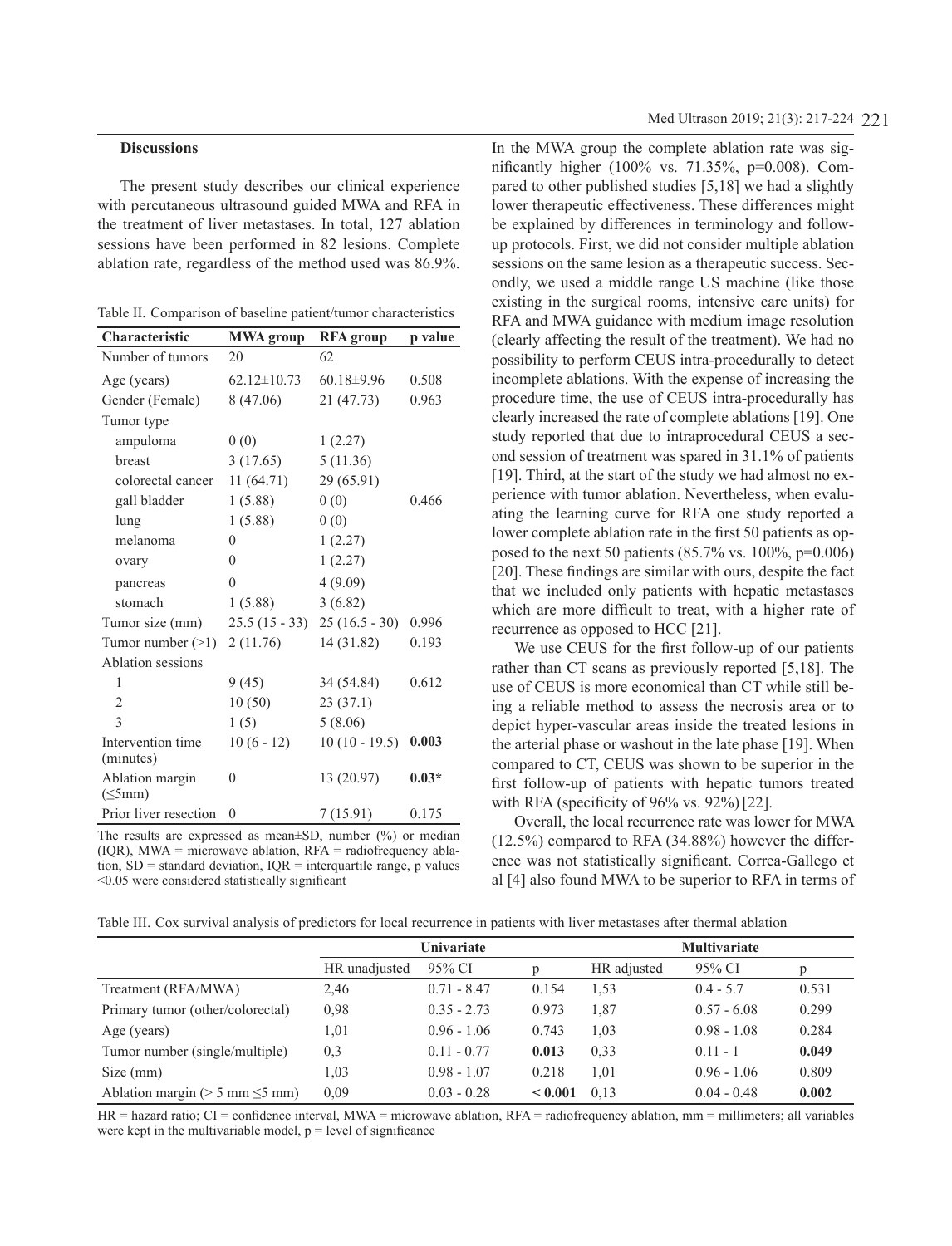222 Zeno Sparchez et al *Percutaneous ultrasound guided radiofrequency and microwave ablation*

Table IV. Cox survival analysis of predictors for distant recurrence in patients with liver metastases after thermal ablation

|                                  | Univariate    |               |              | <b>Multivariate</b> |               |              |
|----------------------------------|---------------|---------------|--------------|---------------------|---------------|--------------|
|                                  | HR unadjusted | 95% CI        |              | HR adjusted         | 95% CI        | D            |
| Age (years)                      | 0.99          | $0.95 - 1.03$ | 0.576        | 1.01                | $0.97 - 1.05$ | 0.524        |
| Primary tumor (other/colorectal) | 2.43          | $1.09 - 5.44$ | 0.031        | 5.06                | $1.9 - 13.51$ | 0.001        |
| Tumor number (single/multiple)   | 0.2           | $0.09 - 0.45$ | ${}_{0.001}$ | 0.1                 | $0.03 - 0.3$  | ${}_{0.001}$ |
| Size (mm)                        | 1.01          | $0.97 - 1.05$ | 0.765        |                     | $0.95 - 1.04$ | 0.827        |
| Treatment (RFA/MWA)              | 1.62          | $0.61 - 4.36$ | 0.335        | 0.97                | $0.33 - 2.88$ | 0.955        |
| Complete ablation (no/ yes)      | 1.96          | $0.57 - 6.77$ | 0.287        | 1.5                 | $0.38 - 5.95$ | 0.567        |

HR = hazard ratio; CI = confidence interval, MWA = microwave ablation, RFA= radiofrequency ablation, mm = millimeters; all variables were kept in the multivariable model,  $p = level$  of significance

Table V. Complications in the RFA and MWA groups

| <b>Major</b> complications |             |                          |                       |          |              |
|----------------------------|-------------|--------------------------|-----------------------|----------|--------------|
| RFA group                  |             |                          | MWA Group             |          |              |
| Complications (class)      | No.         | Treatment                | Complications (class) | No.      | Treatment    |
| Abscess                    | 2           | External drainage        | Colonic perforation   |          | Conservative |
| Perihepatic hematoma       |             | <b>Blood transfusion</b> |                       |          |              |
| Pleural effusion           |             | Conservative             | Pleural effusion      |          | Conservative |
| Total $n$ $(\%)$           | $4(9.09\%)$ |                          |                       | 2(10%)   |              |
| <b>Minor complications</b> |             |                          |                       |          |              |
| <b>RFA</b> Group           |             |                          | <b>MWA Group</b>      |          |              |
| Complication (class)       | No.         |                          | Complication class    | No.      |              |
| Bilioma                    |             |                          |                       |          |              |
| AP fistula                 | 2           |                          |                       |          |              |
| Total $n$ $(\%)$           | $3(6.8\%)$  |                          |                       | $\theta$ |              |

MWA = microwave ablation,  $RFA$  = radiofrequency ablation,  $AP$  = arterio-portal, no = number

local recurrence (6% versus 20.3%) but this difference was statistically significant  $(p<0.01)$ . The lack of significance observed in our study, may be due to the small samples in the MWA group. In contrast, a more recent study found no difference between MWA and RFA [5]. When comparing our recurrence rate for the MWA group with other studies [9] with high expertise in MWA there is no difference. However, for the RFA group we observed a higher recurrence rate compared to others [4,5] suggesting that MWA is less affected by the operator experience. Moreover, the recurrence rate for the MWA in our study (12.5%) is lower than the recurrence rate (20%) reported by other highly experienced operators in RFA [4]. This might suggest that the learning curve for MWA is different.

In both univariate and multivariate analysis, margin size was a significant predictor of LTP-free survival, highlighting the importance of achieving sufficient ablation margins. Similar findings were also reported by others [5]. Different from studies which used CECT [5,23,24], we assessed the margin size based on CEUS using a simple algorithm. Indeed, the method we used might be more prone to errors (e.g. no accounting for centering the tumor); however, it is easier to implement and less time-consuming. Despite the fact that, perivascular and subcapsular lesions were preferentially treated with MWA, all lesions treated with MWA achieved a 5 mm or more margin size as opposed to RFA where only 79% achieved a secure margin size. Moreover, MWA was shown to produce larger ablation areas in animal studies [25,26]. The results presented here validate the findings on animal studies. This is of particular importance since a margin size greater than 10 mm is rarely associated with LTP [5]. Nevertheless, a margin size  $>10$  mm is mandatory in mutant RAS CRCLm as opposed to wild-type RAS CRCLm [27].

We also found the tumor number to be a significant predictor of LTP-free survival on multivariate analysis, a finding similar to others [28]. Two more recent studies [4,5] have found that the tumor number was not associated with LTP-free survival. However, unlike the aforementioned studies we also included non-CRCLm in our study which is more aggressive than CRCLm. Distant recurrence rate in our study was in accordance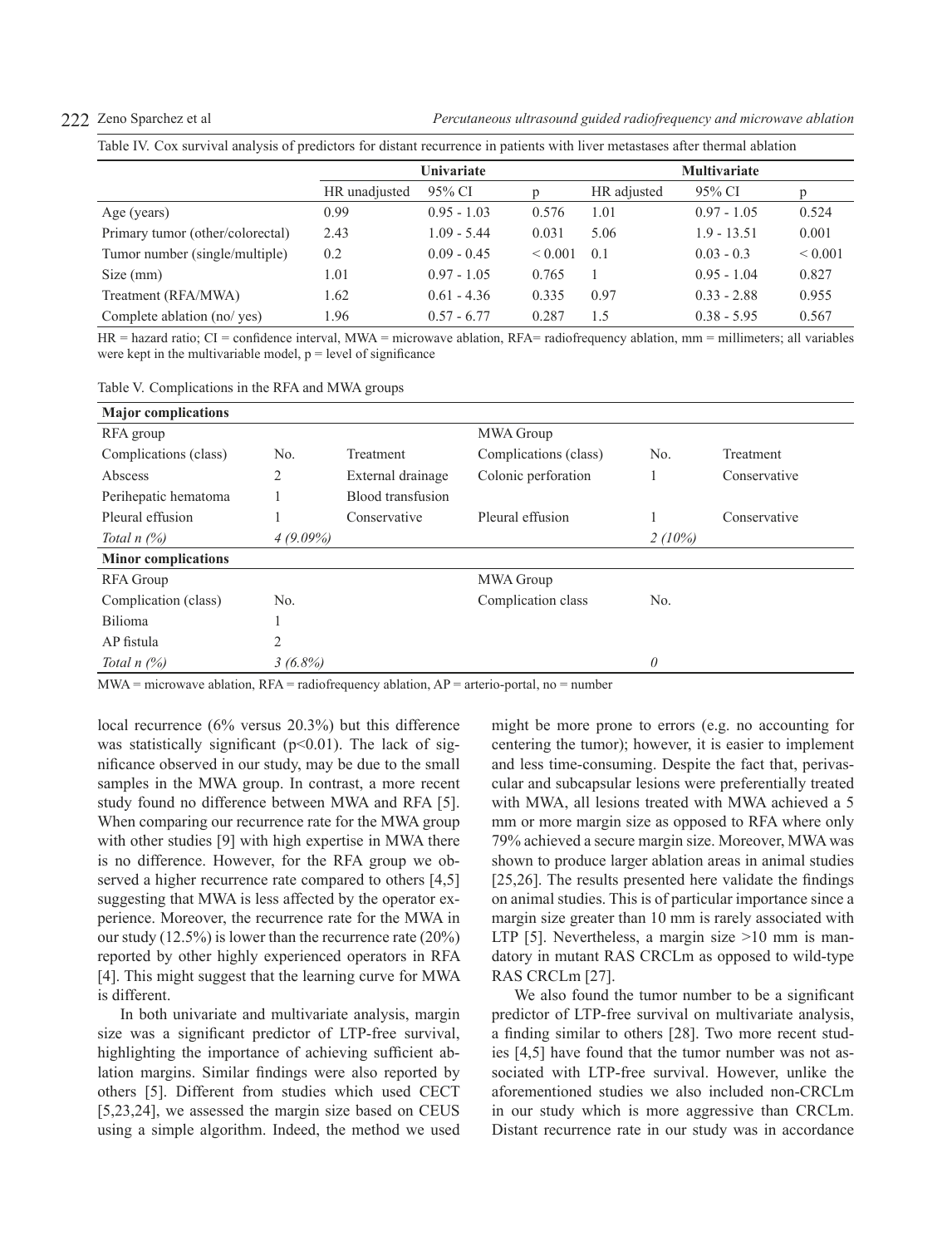with previous data [8]. Tumor number and the presence of non-CRCLm were significant predictors of distant recurrence. This result might suggest that local recurrence rate is more closely linked to therapeutic success and the choice of treatment, while distant recurrence is largely determined by overall tumor burden, tumor biology and tumor aggressiveness. Although further data is needed, these findings might support the use of thermal ablation in non-CRCLm, especially if the primary tumor is controlled and there is only a single hepatic metastasis.

No difference was observed in the complication rates between the two ablation techniques which are in concordance with other studies [4,5]. More importantly, the complication rate in our study was not different from other studies in which the thermal ablation was performed by skilled investigators. One study reported a rate of early complications of 7.1% [29], similar to the reported rate for RFA in our study (6.8%). However, the study of Poon et al [20] showed a higher morbidity for patients treated by operators with less experience as opposed to those with a higher experience  $(16\%$  vs.  $4\%$ , p=0.048) highlighting the importance of operator experience in patients' outcome.

This study has several limitations. Firstly, the retrospective nature and the lack of data about tumor markers might have influenced the results. Secondly, only a limited number of patients had extrahepatic disease (n=4) or have been previously treated by surgical resection (n=7), hence, we could not include these variables in the univariate or multivariate analysis. Third, the sample size was small, heterogeneous, and the groups were numerically very different.

Despite all the limitations, the study is also coming up with some new insights. This is among the first studies reporting the value of ultrasound as a tool to guide both percutaneous MWA and RFA in various types of hepatic metastases. Furthermore, few studies have evaluated the importance of secure margins. We proposed here a novel and simple method to estimate the ablation margins comparing CEUS images performed before with those after tumor ablation. Another method (commonly used in USA) to estimate the ablation margins could be the use of fusion imaging of CEUS with CT or MRI [24]. Only two studies have evaluated the impact of operator experience in RFA treatment. One showing a higher rate of complete ablation in experienced hands [20] and the other evidenced a worse evolution in less experienced operators [30]. This is of particular importance since our results could be easily extrapolated to other centers that are planning to implement tumor ablation in their departments. The results reported in clinical trials by investigators with high experience in tumor ablation do not always

reflect real world data. Nevertheless, when using US as a guiding tool (although more patient friendly and less time consuming compared to CT or MRI) tissue necrosis prevents visualization of needle tip and cannot account for any migrations of the ablation probe. Knowing what to expect from a technique is important before starting to implement it.

In **conclusion**, we would like to offer some suggestions for other interventional ultrasound departments who are planning to start performing tumor ablation. First, the use of very good US systems with CEUS facilities is mandatory to ensure good results and lower complications. Secondly, the main focus should be to obtain a margin size of at least 5 mm. Thirdly, treating only solitary and small (up to 3 cm) hepatic metastases at the beginning might be more appropriate. Nevertheless, choosing between MWA and RFA is also important since both are equally available on the market. From our experience MWA is less time consuming, it might be less affected by operator experience and should be the first choice in centers trying to implement tumor ablation.

# **Conflict of interest**: none

# **References**

- 1. Van Cutsem E, Cervantes A, Adam R, et al. ESMO consensus guidelines for the management of patients with metastatic colorectal cancer. Ann Oncol 2016;27:1386-1322.
- 2. Ruers T, Bleichrodt RP. Treatment of liver metastases, an update on the possibilities and results. Eur J Cancer 2002;38:1023-1033.
- 3. Feliberti EC, Wagman LD. Radiofrequency ablation of liver metastases from colorectal carcinoma. Cancer Control 2006;13:48-51.
- 4. Correa-Gallego C, Fong Y, Gonen M, et al. A Retrospective Comparison of Microwave Ablation vs. Radiofrequency Ablation for Colorectal Cancer Hepatic Metastases. Ann Surg Oncol 2014;21:4278-4283.
- 5. Shady W, Petre EN, Do KG, et al. Percutaneous Microwave versus Radiofrequency Ablation of Colorectal Liver Metastases: Ablation with Clear Margins (A0) Provides the Best Local Tumor Control. J Vasc Interv Radiol 2018;29:268- 275.
- 6. Bertot LC, Sato M, Tateishi R, Yoshida H, Koike K. Mortality and complication rates of percutaneous ablative techniques for the treatment of liver tumors: A systematic review. Eur Radiol 2011;2:2584-2596.
- 7. Verslype C, Rosmorduc O, Rougier P; ESMO Guidelines Working Group. Hepatocellular carcinoma: ESMO-ESDO clinical practice guidelines for diagnosis, treatment and follow-up. Ann Oncol 2012;23 Suppl 7:vii41-vii48.
- 8. Pathak S, Jones R, Tang JM, et al. Ablative therapies for colorectal liver metastases: A systematic review. Color Dis 2011;13:e252-e255.